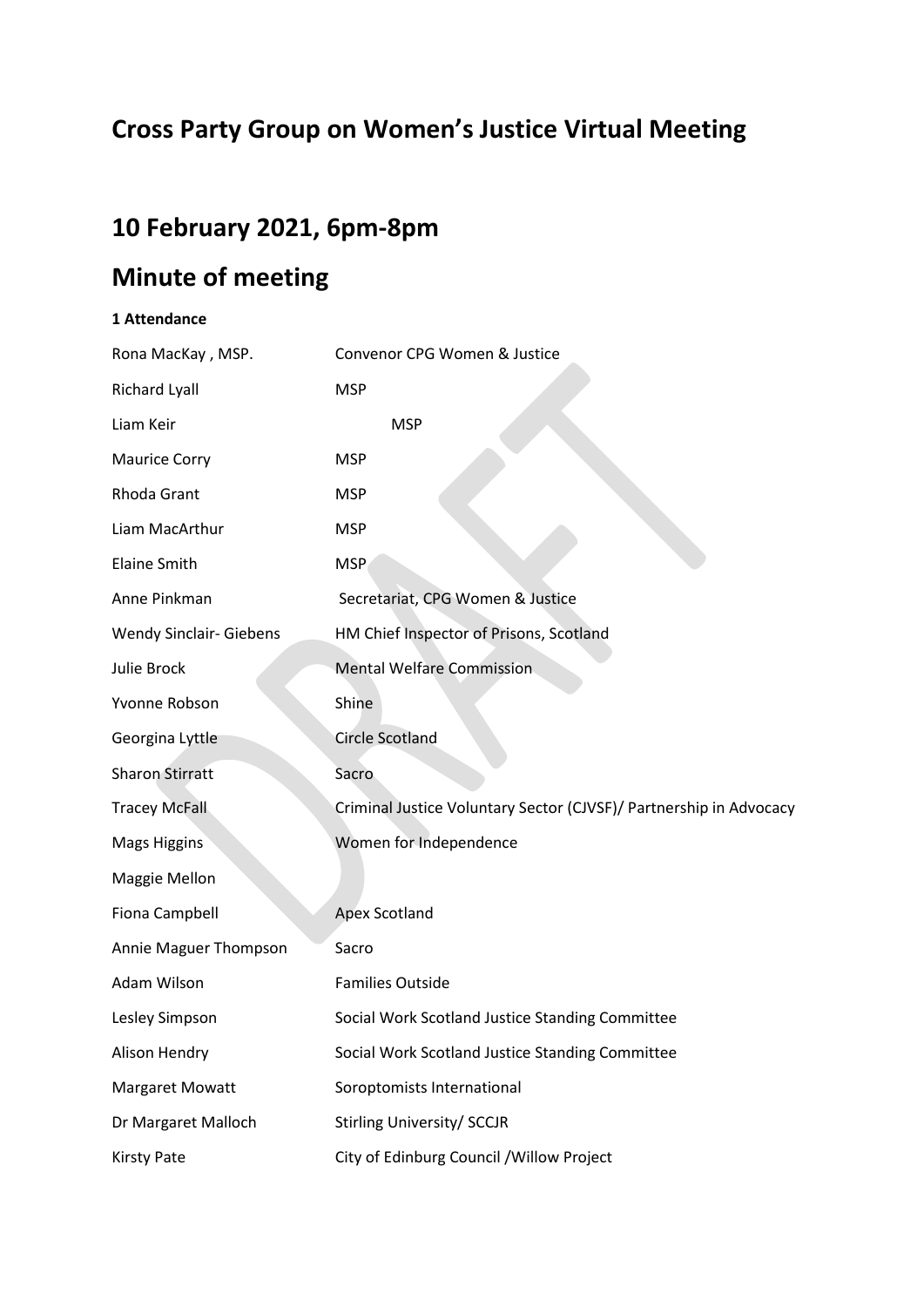| Prof Michele Burman    | Glasgow University/ SCCJR       |
|------------------------|---------------------------------|
| Shumela Ahmed          | Resilience Learning Partnership |
| Fiona MacKinnon        | Shine                           |
| Ann Henderson          |                                 |
| Lyndsey Hague Williams | <b>Phoenix Futures</b>          |
| 2 Apologies            |                                 |
| Kirsty Abercrombie     | Sacro                           |
| Tom Fox                | <b>SPS</b>                      |
|                        |                                 |

#### **3 Minutes of previous meeting 1 October 2020**

Approved as an accurate record – Tracey McFall

Seconded – Wendy Sinclair Giebens

#### **4 Matters arising**

Rona Mackay to write to Hamza Yousaf, MSP, Cabinet Secretary for Justice who had agreed to provide written information to the CPG Women & Justice outlining the information gathered by the Justice Department on the impact of covid and learning from this. Mr Yousaf to advise how this information can be shared with local Community Justice Partnerships.

**5 Findings and recommendations from Council of Europe's Committee for the Prevention of Tortures (CPT) report on prisons in Scotland -presented by Wendy Sinclair -Gieben, HM Chief Inspector of Prisons Scotland**

A copy of her presentation is attached to these minutes**.**

Ms Sinclair -Gieben provided an outline tof the inspection by the Council of Europe's Committee on the Prevention of Torture to several of Scotland's prisons and police custody cells in 2018 and again in 2019. This included a visit to HMP Cornton Vale.

In relation to HMP Cornton Vale the CPT were impressed at the design by of the new estate including the Community Custody Units but they expressed concern in relation to :

- The need to reduce the population estate design of 240 vs ~400 women in prison (now ~300)
- Many women still held in male facilities
- Serious allegations of ill treatment need inves
- Concern over the frequency of the use of force
- They considered the use of segregation/solitary confinement to be worrying

There were also a number of recommendations regarding mental health

• At least 2 hours meaningful interaction daily for those on segregation should be provided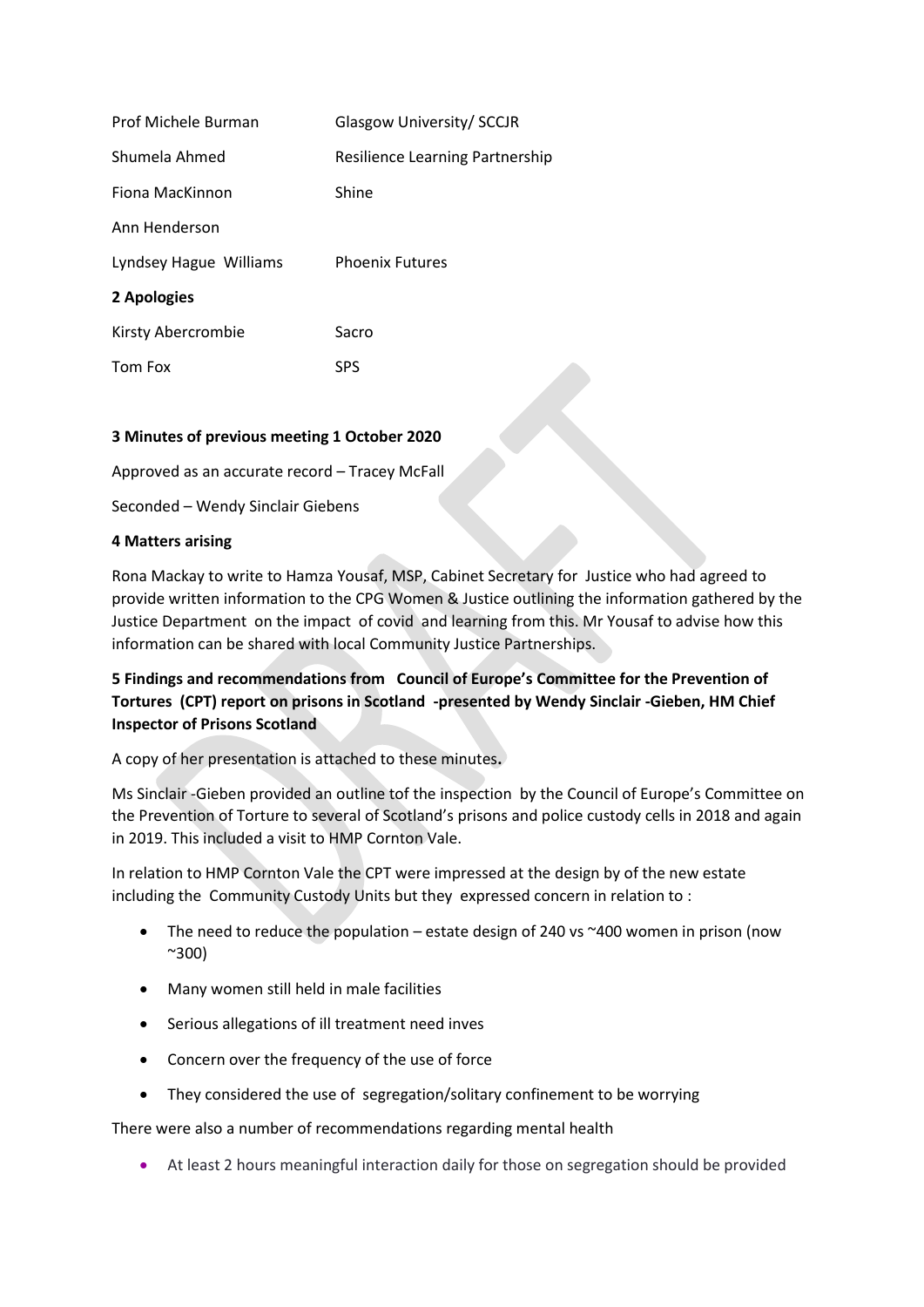- Need for greater psychosocial support
- Transfers for inpatient unit delays must be overcome
- Develop a psychiatric unit for women in Scotland to close the gap between high secure places across the UK

The Scottish Government s response includes

- Evaluating the introduction of Body Worn Cameras for prison officers, similar to those worn by police officers
- the progression of the new custodial estate for women
- reviewing the use of force
- undertaking a review of Forensic mental health services
- Scottish Government Justice Board are examining alternatives to custody

In addition to that

- The National Prevention Mechanism have commissioned a report into progress against CPT recommendations
- HMIPS undertook a short inspection of HMP YOI Cornton Vale with Healthcare Improvement Scotland
- The Mental Welfare Commission's work with the SPS has seen a reduction in the delays in mental health transfers to in-patient units
- SPS has seen a significant reduction in the use of force in HMP YOI Cornton vale

Following on from Ms Sinclair -Giben' s presentation, Julie Brock, Medical Officer for the Mental Welfare Commission provided the following information

The Mental Welfare Commission for Scotland are currently completing a Case Series Review looking at the mental health records of a number of women in prison custody. The nine cases we reviewed included the women highlighted in the Council for Prevention of Torture's 2019 report. We looked at concerns raised by the CPT following their visit to Cornton Vale and have compiled a report focussing on a number of themes. These themes include the segregation of women with mental health issues and delays in transferring mentally unwell women from prison to hospital care. The Commission's report will be published in the coming months.

The Commission will also be undertaking a national themed looking at the mental health care in prisoners. This visit, which will involve visiting all prisons in Scotland, had to be postponed in 2020 due to Covid-19. We hope to commence visits in Spring/Summer 2021 if Covid restrictions allow. In the interim, we remain in contact with SPS and HMIPS and liaise with prison mental health services when individual issues arise.

Julie Brock offered to attend a future meeting of this Cross Party Group to present the findings and recommendations of the Mental Welfare Commissions report.

**Questions** were raised in relation to the 2 serious allegations of assault that the CPT said needed to be investigated. Wendy Sinclair -Gieben confirmed that there had been a police investigation into both allegations who found that there was no case to answer and advised the complainant of this. The SPS also undertook an internal investigation once the police investigation was complete.

Concern was expressed by the continued practice of sending girls aged up to 18 to prison, either on remand or sentenced, rather than use alternatives.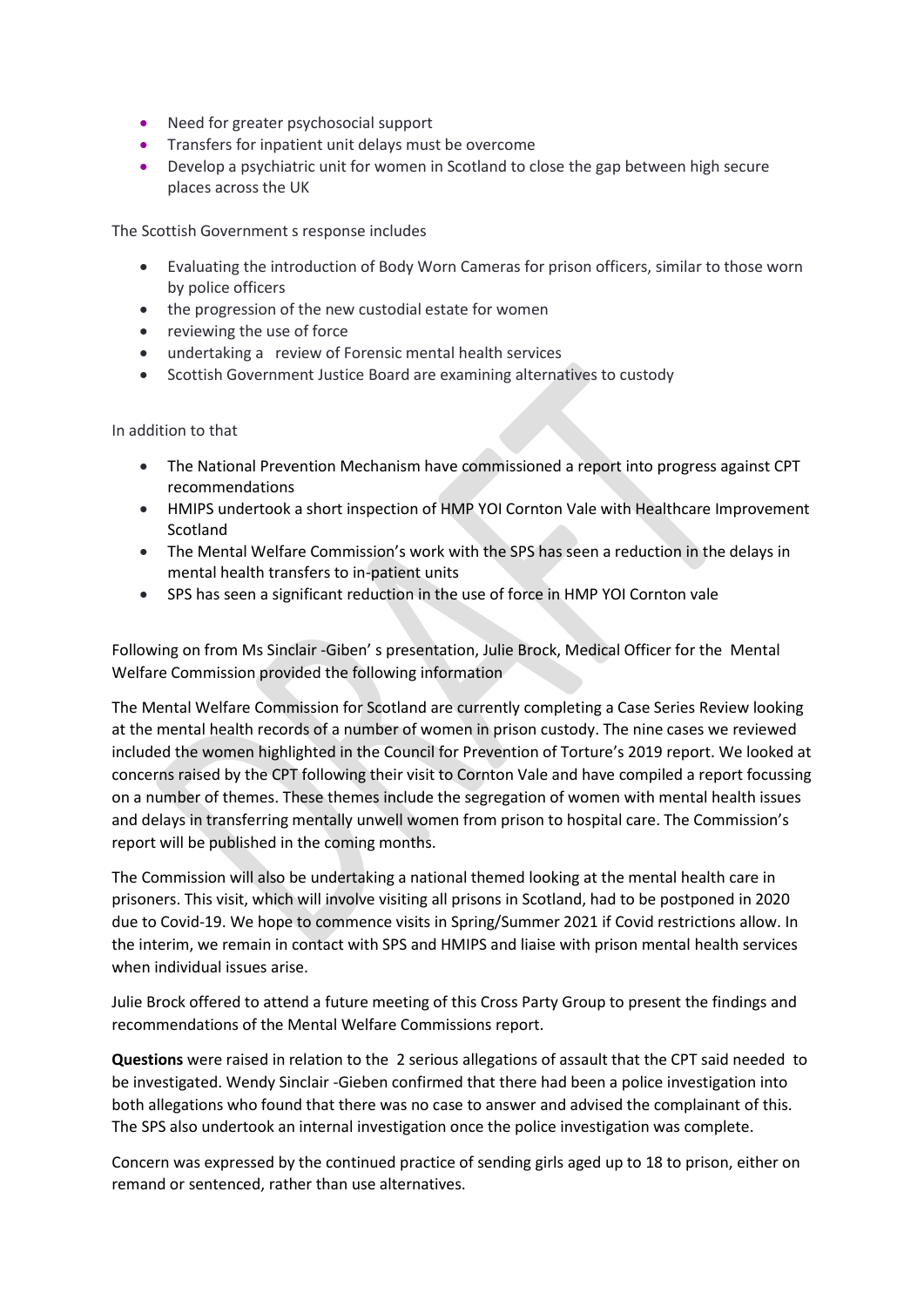### **6 Scottish Prison Service (SPS)update on development of new custodial estate for women - Tom Fox, SPS**

Unfortunately Tom Fox was unable to attend the meeting but provided an update following the meeting which is included below.

Work on the new national facilities and the two Community Custody Units (CCU's) is continuing to progress. Although there have been inevitable delays as a consequence of Covid 19 and the restrictions this has caused.

Construction of all of the facilities will be complete by Spring 2022 with openings in the early summer thereafter. There are provisions for visitor facilities in the national facility and the flexibility in the CUU's will allow consideration to be given to how best to support the women there

Mother and Baby facilities will be provided within the new national establishment at Cornton Vale, however there would require to be some changes to the Prison Rules to allow children to stay with their mothers overnight, in either the prison or the CCU's. It is unlikely therefore that it will be achievable for children to say overnight when the new facilities open.

In relation to imprisonment of women and the new womens estate members expressed concern in relation to the poor mental health of women in custody and instances of self harm. The solutions for women who offend lie outwith the criminal justice system.

Lyndsey Hague Williams reminded members of the recently established National Prisoner Rehabilitation Pathway that allows prisoners to enter rehabilitation directly on release from prison. There has been low numbers transferring to date.

#### **7 Going Forward - Priorities and Challenges**

Rona Mackay reflected on the variety of issues the CPG Women & Justice had considered since the group was established in 2018. Originally it had been intended that a report would be produced. Work on the new national facilities and the two CCU's is continuing to progress. Although there have been inevitable delays as a consequence of Covid 19 and the restrictions this has caused.

Construction of all of the facilities will be complete by Spring 2022 with openings in the early summer thereafter. There are provisions for visitor facilities in the national facility and the flexibility in the CUU's to allow consideration to be given to how best to support the women there. You are correct in saying that there would require to be some changes to the Prison Rules to allow children to stay with their mothers overnight, in any of these facilities so it is unlikely that it will be achievable from the start.

The Group has benefitted from a broad range of members and has generated interest on the impact of women in the criminal justice system. There is a genuine apatite for the CPG to continue after the Scottish Government elections. Rona invited members to identify specific areas of concern that the CPG should concentrate on n the next session of the Scottish Parliament. Areas identified includedContinued